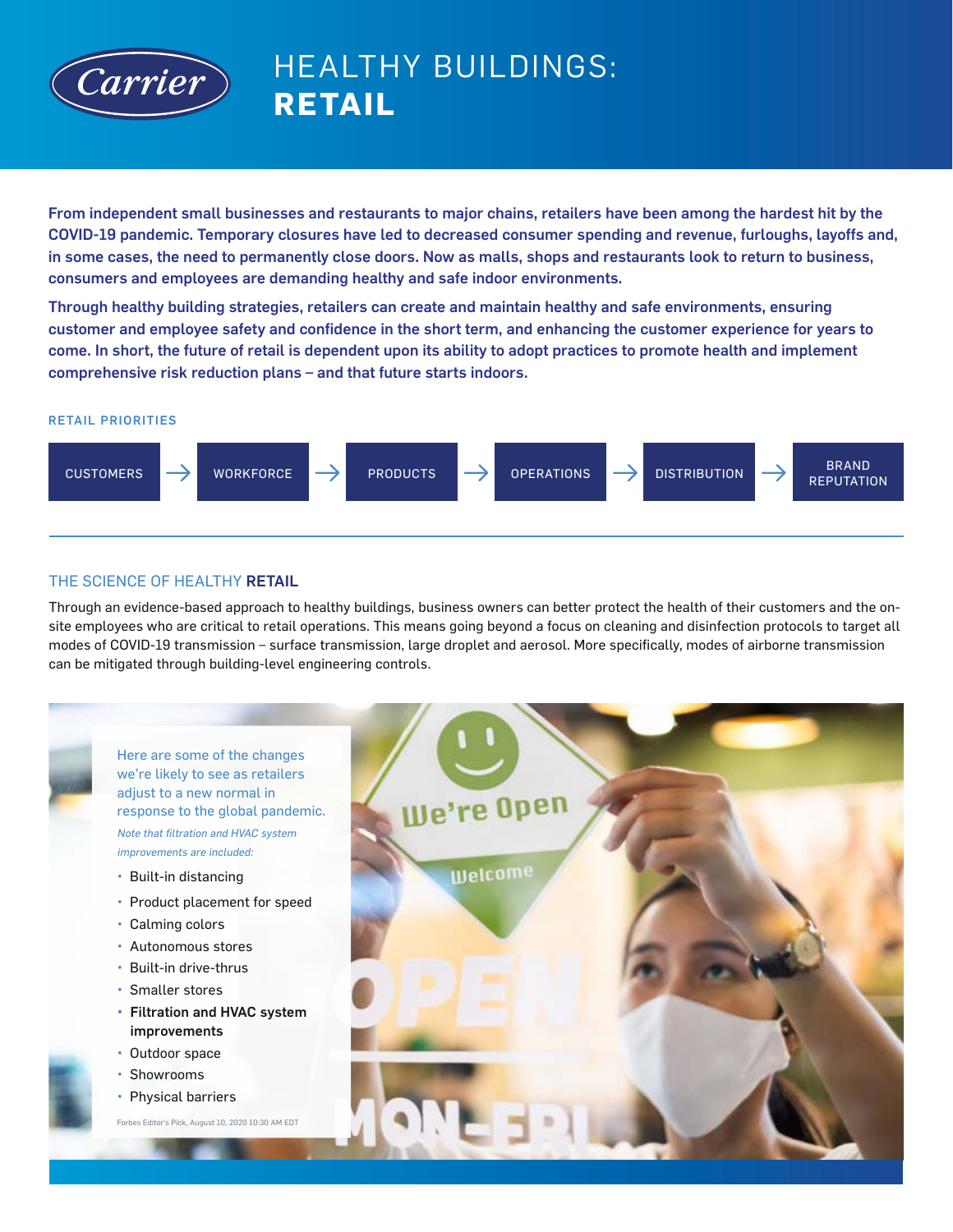#### THE ROLE OF HEALTHY BUILDINGS IN REOPENING

Creating a healthy building through engineering controls in spaces is a key component of combating COVID-19. It's a strategy that balances overall effectiveness with the financial impact it can have on the business.

Allen, J. G., & Macomber, J. D. (2020, April). What Makes an Office Building "Healthy." Harvard Business Review



### CARRIER HEALTHY BUILDINGS PROGRAM

As the inventors of modern air conditioning and a world leader in HVAC, refrigeration, and fire & security solutions, Carrier has a legacy of creating safe and comfortable buildings. Now we're building on that legacy through the launch of our Healthy Buildings Program. Our experts have in-depth knowledge and experience in retail applications and a holistic suite of healthy building technologies and services to address the immediate pandemic concerns and long into the future.



#### HEALTHY BUILDINGS ASSESSMENTS FOR RETAIL

At Carrier, we understand that many of our retail customers are facing uncertainty with how to move forward in developing a healthy building strategy. Our experts are here to help – starting with assessments across various aspects of a building.

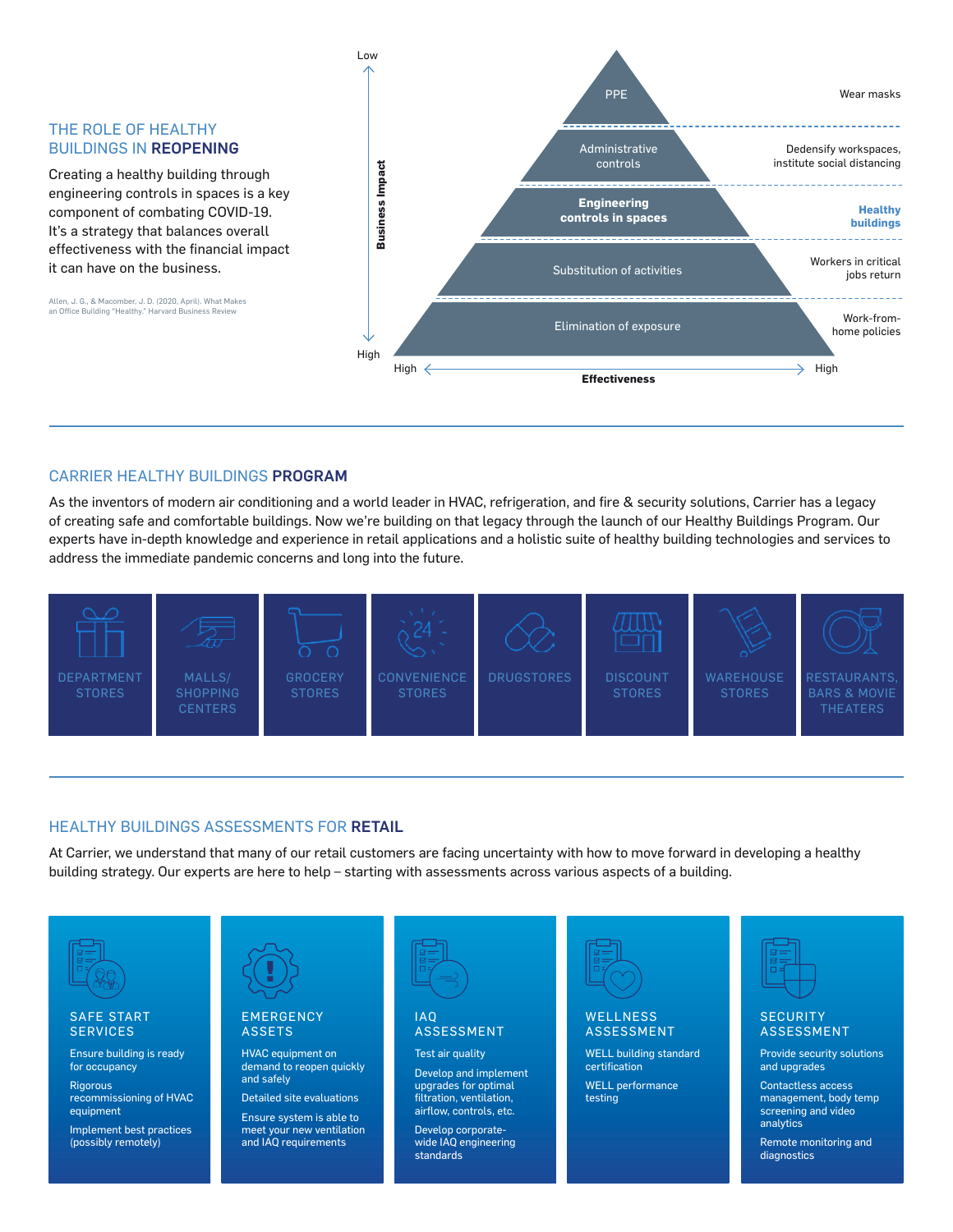

## ADVANCED AIRSIDE SYSTEMS



FRESH AIR MANAGEMENT ENERGY MONITORING CO<sub>2</sub> LEVEL CONTROL

#### ROOFTOPS



CARBON FILTERS BIPOLAR IONIZATION CO<sub>2</sub> SENSORS

## ACTIVAIR HYBRID HYDRONIC AIR TERMINAL



LOW HEIGHT PROFILE MODULATING CAPACITY AND LOAD REACTIVITY HIGH VENTILATION CAPABILITIES

AIR HANDLING UNITS



FRESH AIR MANAGEMENT HEPA FILTERS / CARBON FILTERS UV LIGHTS / BIPOLAR IONIZATION

## STRETCH CEILING TECHNOLOGY



HIGH INDOOR AIR QUALITY AND HIGH ENERGY EFFICIENCY THERMAL AND ACOUSTIC COMFORT COMBINED WITH INFINITE CUSTOMIZATION

### AIR PURIFIERS



PORTABLE SOLUTIONS HEPA FILTERS / CARBON FILTERS UV LIGHTS / BIPOLAR IONIZATION